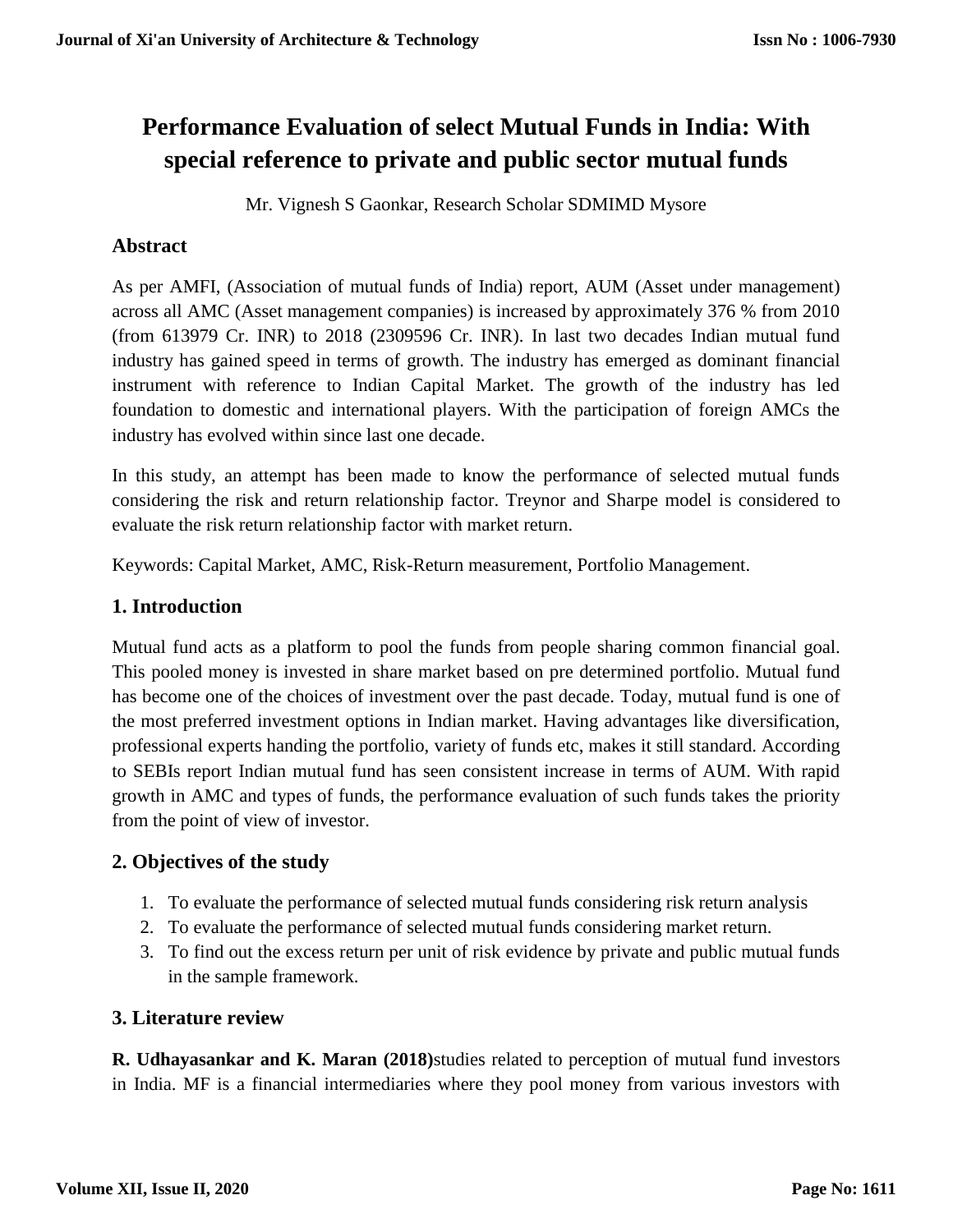predetermined investor's objective. MF in India tremendously growing in terms of quality and quantity. The investors are more keen about risk management though diversification.

**Dr. V Chitra and Dr. T Hemalatha (2018)**evaluated risk and return analysis of selected growth oriented mutual funds schemes in India. BSE-Sensex and monthly yield on 91 day treasury bills taken in to consideration for comparison. They selected 6 open ended equity scheme with growth option being launched by UTI MF. The performance were analyzed by using Sharpe, Jensen, and Treynor's ratio. From the study it indicates that UTI Dividend Yield fund has lower beta and standard deviation so this fund gives higher return for a given unit of risk taken.

**Dhanraj Sharma and Dr. Syed Husain (2014**) also evaluated the performance of selected mutual funds considering risk return relationship. The sample of the study included 10 private and 10 public companies. The study used Sharpe, Treynor and Jensen Ratios to evaluate the performance of selected mutual funds. Author concluded saying that public sector mutual fund outperform over private sector mutual funds for the selected period.

**Poonam M Lohana (2013)** has evaluated 5 funds in public and private sector by considering Sharpe, Treynor and Jensen's measure of risk return evaluation and the study found out that Only Kotak Gold Fund and IDBI Fixed maturity fund has outperformed the market and all remaining funds within the sample framework has underperformed than the market.

**Dr. Jain (2012)** studied performance of Indian equity mutual funds considering Capital Asset Pricing Model Author in this study considered private and public sector oriented selected mutual funds to evaluate the performance. Study witnessed that both public and private sector oriented selected mutual funds did perform well in long and in short run. Study reported that from the sample framework UTI and SBI were low performers in public sector on the other hand Reliance and Kotak mutual funds performed well. The study concluded saying that private sector oriented mutual funds did perform well over public sector mutual funds.

**Dr M. Daniel Rajkumar and Dr. S.S. Rau (2010)** considered equity based Indian Mutual Fund schemes to evaluate the performance of selected mutual funds. The intention of the study was to evaluate the performance of selected 23 mutual funds for the period of 13 years from 1996 to 2009. Author has considered Sharpe, Jensen and Treynor ration to evaluate the performance of selected mutual funds. Study found out that Franklin Templeton and UTI mutual funds performance best in the sample framework over HDFC; LIC and Birla Sun Life funds when considered risk relationship analysis.

## **4. Research Methodology**

The study is entirely based on secondary source. The details of research methodology are defined below: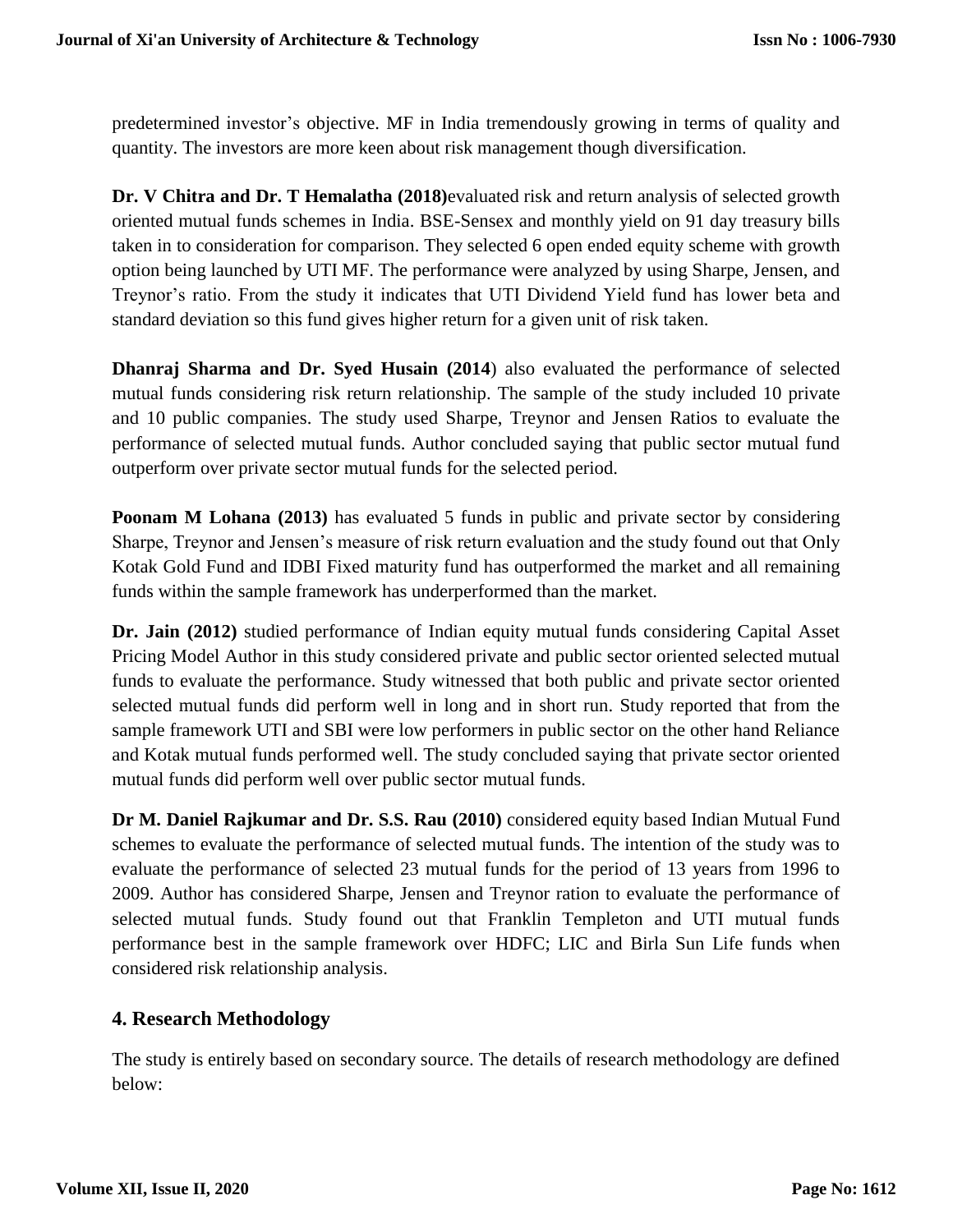**Scope of the study:** For the purpose of the study, 10 Indian mutual fund schemes were considered. The study was conducted for the period of 5 years from 2014 to 2019.

#### **4.1 Research tools**

**4.1.1 Database Reference:** The data is collected from CapitalNAV database to collect the NAV details of the selected mutual funds and CapitalLine database to collect the monthly closing price movement for the timeframe as described in the scope of the study section.

**4.1.2 Risk Free Return:** 91 Days Treasury bill as defined by RBI for the defined timeframe is considered as  $R_f$  for the study.

**4.1.3 Market Proxy:** Sensex index is considered as market proxy as the index is widely accepted in Indian financial market.

**4.1.4 Daily return:** Daily return of the fund is calculated by using below formula

 (P1-P0)/P0 Where,  $P1 =$  Current day NAV P0= Previous day NAV

**4.1.5 Return Relative:** This framework is defined in cumulative wealth index which is also referred as geometric mean. Return Relative is defined as 1+Total Return in Decimals.

The GM R<sub>j</sub> is the total cumulative return for the described period and N is the total number of time period. GM Rj is computed in order to arrive at mean monthly return from the market. The absolute return arrived is referred across the study. The expression described below has been referred tocalculate monthly compounded ROR, R, for fund `j'.

 $R = (R_{j1} \times R_{j2} \times R_{j3} \times \ldots \ldots \times R_{jn})^{1/n}$ 

Where,

R= Compounded monthly rate of return on fund `j'  $R_{jn}$  = Monthly rate of return on fund `j' for n<sup>th</sup> month  $n =$  Number of months

**4.1.6Risk:** Standard deviation is considered in the study in order to consider total risk(Treynor Ratio). The square root of the variance which is standard deviation is also considered (Sharpe Ratio). The SD and Variance both are equally acceptable and also equivalent quantitative measure of the assets total risk. In this study Variance and SD are calculated from the average monthly return generated by the funds.

**4.1.7 Beta:** Beta is considered to measure systematic risk. Beta measure's the sensitivity of the fund with reference to a broad based market index. β = σj / σm \* CORjm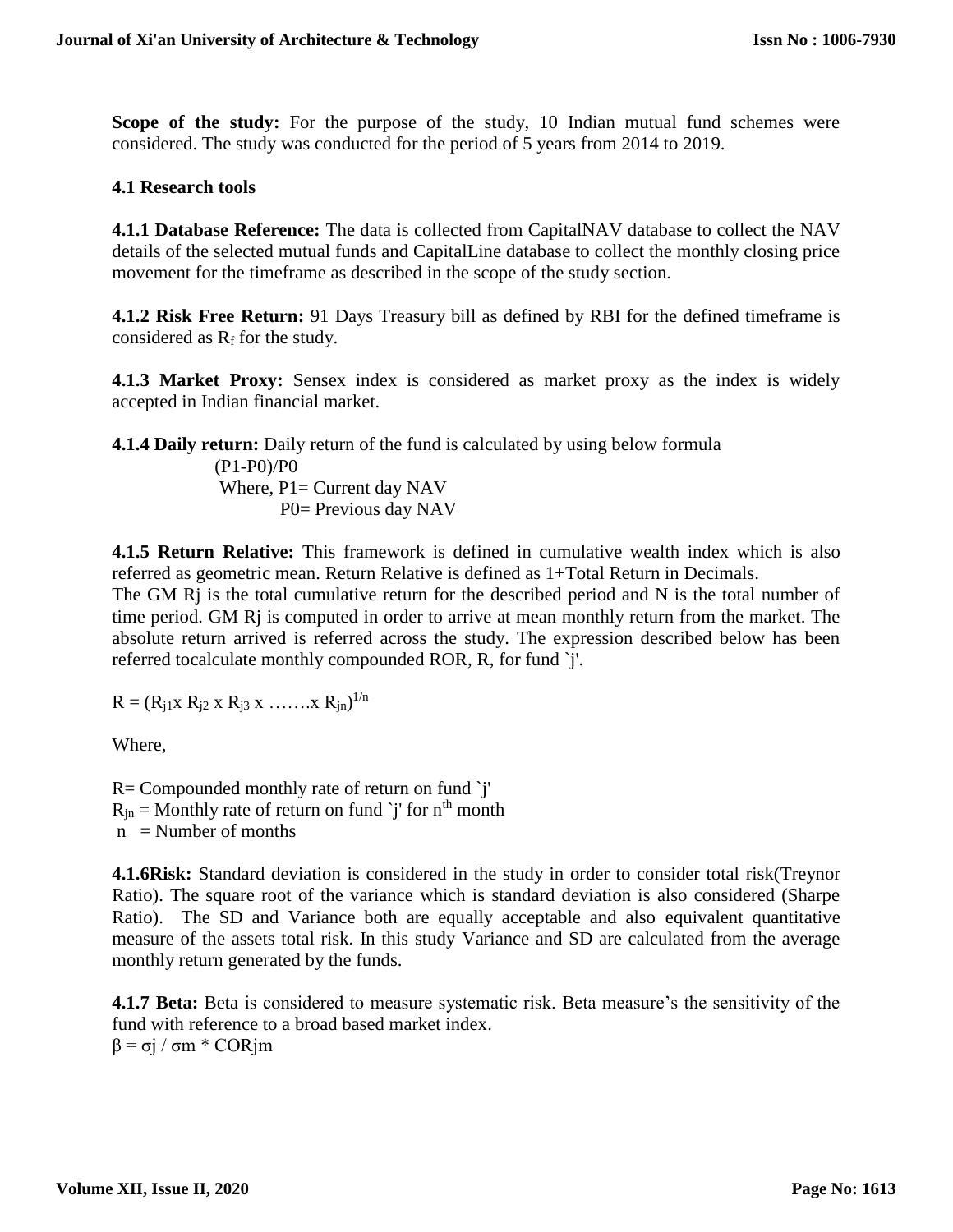**4.1.8Coefficient of Variation (CV):**Coefficient of Variation refers to the risk per unit of return.Standard deviation/mean measures the degree of variation relative to mean as a %.

**4.1.9Co-efficient of Determination (R2):**Co-efficient of Determination measures the extent to whichthe movement within the fund can be explained by correspondingbenchmark index, in this study index isSensex.

## **4.2Technique of analysis:**

**4.2.1 Sharpe Ratio:** In performance evaluation of mutual funds Sharpe (1966) contribution is still considered as one of the best tool to evaluate a selected mutual fund. Risk and Return analysis is considered to build the formula. In this study the Sharpe devised an index of portfolio performance measure, referred to as reward to variability ratio. Sharpe assumes that small investor invests fully in the mutual fund and does not hold any portfolio to eliminate unsystematic risk and hence demands a premium for the total risk. Sharpe developed below formula:

Sharpe =  $R_p - R_f / \sigma_p$ 

Where, Rp=Return on portfolio  $R_p$ = Risk free rate of return  $\sigma_p =$ Standard deviation

**4.2.2Treynor Ratio:**Treynor (1965) conceived an index of portfolio performance measure called as reward to volatility ratio, based on systematic risk. He assumes that the investor can eliminate unsystematic risk by holding a diversified portfolio. Hence his performance measure denoted as 'T' is the excess return over the risk free rate per unit of systematic risk, in other words it indicates risk premium per unit of systematic risk.

Treynor Ratio=  $(R_p - R_f) \div \beta_p$ 

Where, Rp,=Portfolio return over a period  $R_f$ = Risk free rate of return  $\beta_p$ = Sensitivity of fund return compared to market return

## **5. Analysis and Results**

| <b>THOIC CITIMATION I TON T.</b> |                       |                       |                      |                 |  |  |
|----------------------------------|-----------------------|-----------------------|----------------------|-----------------|--|--|
| <b>Financial Year</b>            | <b>Opening Return</b> | <b>Closing Return</b> | <b>Yearly Return</b> | <b>Geo mean</b> |  |  |
| 2014                             | 21,222.19             | 27,499.42             | 0.2957               | 1.2957          |  |  |
| 2015                             | 27,485.77             | 26,117.54             | $-0.04977$           | 0.95023         |  |  |
| 2016                             | 26,101.50             | 26,626.46             | 0.02013              | 1.02013         |  |  |

#### **Table 5.1**Market Proxy: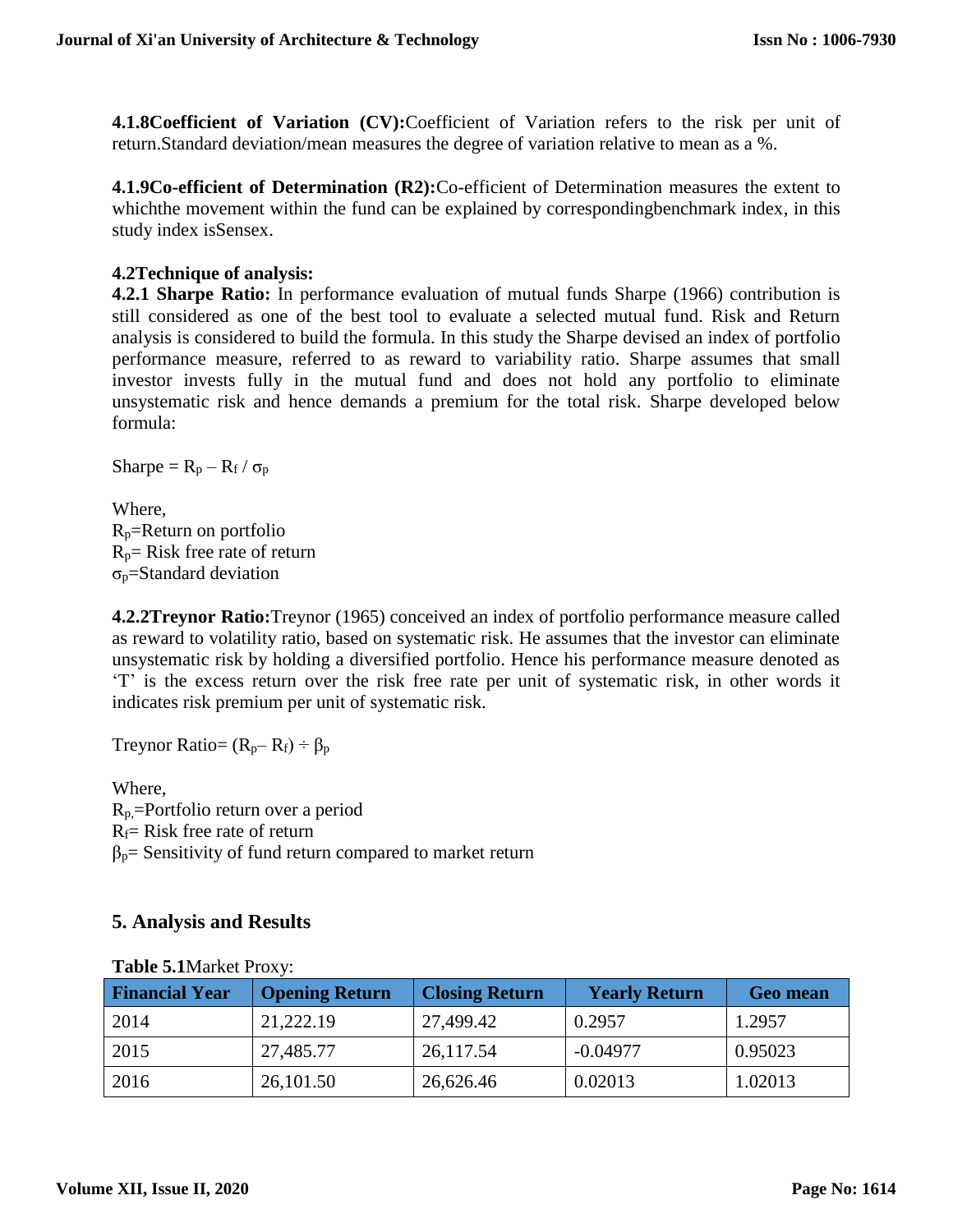| <b>Standard Deviation</b>           |           |           |         | 0.06014 |
|-------------------------------------|-----------|-----------|---------|---------|
| <b>Average Market Yearly Return</b> |           | 0.05528   | 1.11998 |         |
| 2018                                | 34,059.99 | 36,068.33 | 0.05896 | 1.05896 |
| 2017                                | 26,711.15 | 34,056.83 | 0.27497 | 1.27497 |

*Source: Compelled by the researcher* 

#### **Table 5.2**Selected Mutual funds:

| <b>Sl No</b>   | <b>AMC</b>         | <b>Mutual Fund Name</b>                   |
|----------------|--------------------|-------------------------------------------|
|                | Aditya Birla       | Aditya Birla equity fund-G                |
| 2              | Axis               | Axis long term equity fund-G              |
| 3              | <b>ICICI</b>       | <b>ICICI</b> equity fund-G                |
| 4              | Franklin Templeton | Franklin Templeton India equity fund $-G$ |
| $\overline{5}$ | <b>HDFC</b>        | HDFC equity fund-G                        |
| 6              | <b>SBI</b>         | SBI magnum equity fund-G                  |
| 7              | <b>LIC</b>         | LIC large cap equity fund-G               |
| 8              | <b>IDBI</b>        | IDBI equity saving fund-G                 |
| 9              | Canara             | CanaraRobeco equity tax fund-G            |
| 10             | <b>UTI</b>         | UTI equity fund-G                         |

*Source: Capital NAV Database* 

| <b>SI</b><br>N <sub>o</sub> | <b>Mutual Fund Name</b>                      | $R_{p}$ | $G_r$       | $R_m$       | $R_f$     | STD.                     | B                        | (R2)        |
|-----------------------------|----------------------------------------------|---------|-------------|-------------|-----------|--------------------------|--------------------------|-------------|
| $\mathbf{1}$                | Aditya Birla equity fund-G                   | 0.08551 | 1.004<br>8  | 0.119<br>98 | 0.06<br>5 | 0.0754<br>6              | 0.7244<br>8              | 0.7132<br>9 |
| $\overline{2}$              | Axis long term equity fund-<br>G             | 0.05309 | 0.995<br>33 | 0.119<br>98 | 0.06<br>5 | 0.0533<br>8              | 0.9028<br>4              | 0.8812      |
| 3                           | ICICI equity fund-G                          | 0.07734 | 1.007<br>3  | 0.119<br>98 | 0.06<br>5 | 0.0726<br>8              | 0.0098<br>$\overline{2}$ | 0.1534<br>8 |
| $\overline{4}$              | Franklin Templeton India<br>equity fund $-G$ | 0.06792 | 1.004<br>89 | 0.119<br>98 | 0.06<br>5 | 0.0448<br>$\overline{4}$ | 0.2430<br>4              | 0.3417<br>9 |
| 5                           | HDFC equity fund-G                           | 0.05407 | 1.002<br>67 | 0.119<br>98 | 0.06<br>5 | 0.0648<br>$\overline{4}$ | 0.7607<br>9              | 0.8965<br>6 |
| 6                           | SBI magnum equity fund                       | 0.06223 | 0.999<br>62 | 0.119<br>98 | 0.06<br>5 | 0.0667                   | 0.7861<br>9              | 0.9581      |
| 7                           | LIC large cap equity fund-G                  | 0.06423 | 0.997<br>23 | 0.119<br>98 | 0.06<br>5 | 0.0864<br>4              | 0.8<br>9203              | 0.8987<br>5 |
| 8                           | <b>IDBI</b> equity saving fund               | 0.05138 | 0.999<br>84 | 0.119<br>98 | 0.06<br>5 | 0.0663<br>3              | 0.7920<br>3              | 0.9877      |
| 9                           | CanaraRobecoequitytax                        | 0.05196 | 1.020       | 0.119       | 0.06      | 0.0703                   | 0.1704                   | 0.4736      |

**Table 5.2** Showing Return on portfolio, Geomean Return, Return from the market, Risk freerate of return, Standard deviation, Beta and Co-efficient of determination**:**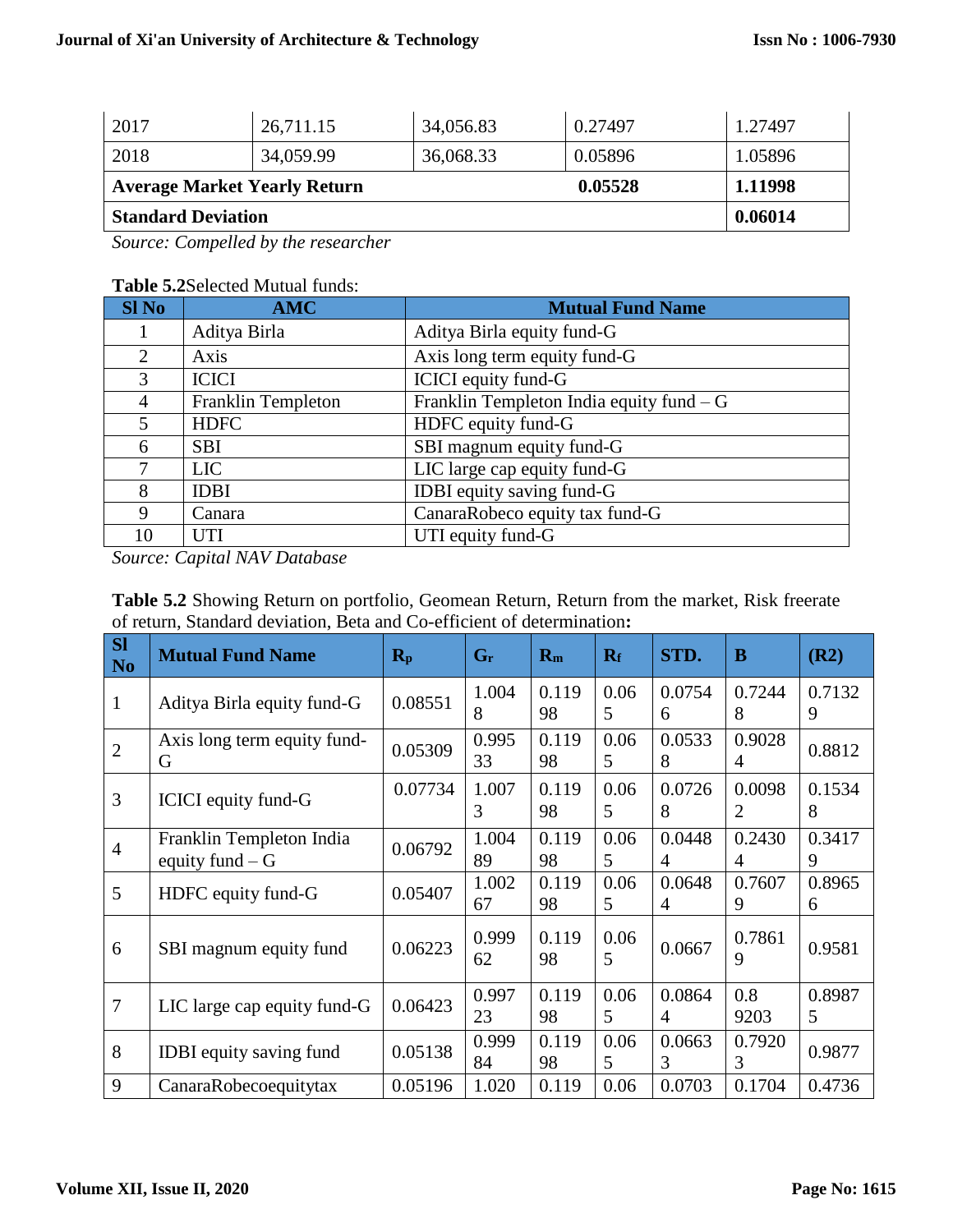|    | fund            |         | 1 <sub>0</sub><br>┸   | 98          | <b>100</b>         |        | ັ           | -      |
|----|-----------------|---------|-----------------------|-------------|--------------------|--------|-------------|--------|
| 10 | JTI equity fund | 0.09513 | 0.986<br>$\sim$<br>∠∠ | 0.119<br>98 | 0.06<br><b>100</b> | 0.0807 | 0.9087<br>ັ | 0.9181 |

*Source: Compelled by the researcher* 

#### **Hypothesis testing**

The following statistical tests were conducted to ascertain whether Public Growth funds outperformed the Private funds. Student's t-test (1 – tailed test)

 $\mu$  = Mean returns of the population of Public funds 1

 $\mu$  = Mean returns of the population of Private funds 2

H :  $\mu = \mu$  (Null Hypothesis): There is no difference in the 0 1 2mean returns of Public funds and Private funds.

H 1:  $\mu$ 1 >  $\mu$ 2 (Alternate Hypothesis): The Mean returns of Publicfunds are greater than the Mean returns of Private funds.

 $N =$  sample size of Public Growth Plans = 05 1  $N =$  sample size of Private Growth Plans = 05 2 Degrees of Freedom  $=N+N-2=08$  1 2  $S =$  Standard deviation of selected Public Growth funds  $= 1$ 0.00459  $S =$  Standard deviation selected Private Growth funds  $= 2$ 0.01225  $X =$ Mean of selected Public Growth funds = 1.0030 1  $X =$  Mean of selected Private Growth funds

#### **Private Sector Performance:**

| <b>Mutual Fund Name</b>                   | <b>Sharpe Ratio</b> | <b>Teynor's Ratio</b> |
|-------------------------------------------|---------------------|-----------------------|
| Aditya Birla equity fund-G                | 0.2720              | 0.0283                |
| Axis long term equity fund-G              | $-0.2231$           | $-0.0131$             |
| ICICI equity fund-G                       | 0.1699              | 1.2591                |
| Franklin Templeton India equity fund $-G$ | $-0.0659$           | 0.0120                |
| HDFC equity fund-G                        | $-0.2439$           | 0.0449                |
| Average                                   | 0.1053              | 0.2626                |

*Source: Compelled by the researcher* 

#### **Public Sector Performance:**

| <b>Mutual Fund Name</b>        | <b>Sharpe Ratio</b> | <b>Treynor's Ratio</b> |
|--------------------------------|---------------------|------------------------|
| SBI magnum equity fund         | $-0.04152$          | $-0.0036$              |
| LIC large cap equity fund-G    | $-0.0089$           | $-0.8475$              |
| <b>IDBI</b> equity saving fund | $-0.2054$           | $-0.01719$             |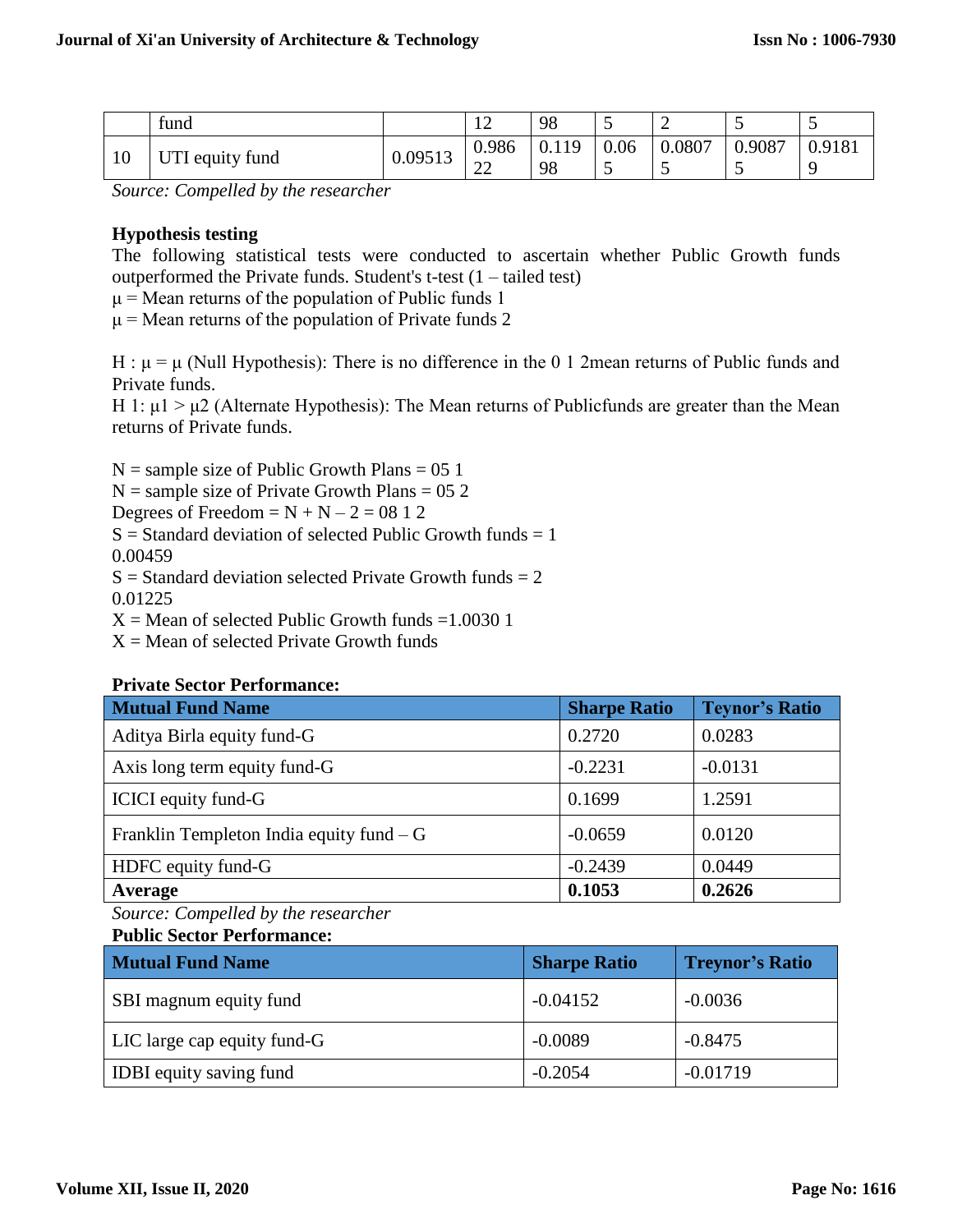| CanaraRobeco equity tax fund | $-0.16158$ | $-0.07652$ |
|------------------------------|------------|------------|
| UTI equity fund              | 0.3733     | 0.0332     |
| Average                      | $-0.0108$  | $-0.1823$  |

*Source: Compelled by the researcher* 

Sharpe and Treynor model were used to evaluate the sample size of the study. Whereas, in terms Sharpe model average of private sector for five years (2014-2019) was **0.1053** and**0.2626**  respectively, public sector **-0.0108** and**-0.1823** respectively. On an average Private sector mutual funds perform better than that of public sector mutual funds for the selected study period. Aditya Birla equity fund-G has given maximum return for each unit of risk taken by the investor in Sharpe framework with SR of 0.2720. On the other hand ICICI equity fund-G has generated maximum return for each unit of risk taken with the TR of 1.2591. When it comes to public sector mutual funds, the study could see that there is a negative growth in the performance of sample framework. According to Sharpe and Treynor frame work fund has given negative return of **-0.0108** and **-0.1823** respectively**.** Considering the performance of private and public sector mutual funds, it is observed that private sector mutual funds have performed better than that of public sector mutual funds.

| Table showing performance analysis by using bilar pe, Teynor's mouch |                     |                       |  |  |
|----------------------------------------------------------------------|---------------------|-----------------------|--|--|
| <b>Mutual Fund Name</b>                                              | <b>Sharpe Ratio</b> | <b>Teynor's Ratio</b> |  |  |
| Aditya Birla equity fund-G                                           | 0.2720              | 0.0283                |  |  |
| Axis long term equity fund-G                                         | $-0.2231$           | $-0.0131$             |  |  |
| <b>ICICI</b> equity fund-G                                           | 0.1699              | 1.2591                |  |  |
| Franklin Templeton India equity fund $-G$                            | $-0.0659$           | 0.0120                |  |  |
| HDFC equity fund-G                                                   | $-0.2439$           | 0.0449                |  |  |
| SBI magnum equity fund                                               | $-0.0415$           | $-0.0036$             |  |  |
| LIC large cap equity fund-G                                          | $-0.0089$           | $-0.8475$             |  |  |
| <b>IDBI</b> equity saving fund                                       | $-0.2054$           | $-0.0171$             |  |  |
| Canara Robeco equity tax fund                                        | $-0.1615$           | $-0.0765$             |  |  |
| UTI equity fund                                                      | 0.3733              | 0.0332                |  |  |
| <b>Average Return of Public Sector</b>                               | 0.1053              | 0.2626                |  |  |
| <b>Average Return of Private Sector</b>                              | $-0.0108$           | $-0.1823$             |  |  |
| <b>Average Market Yearly Return</b>                                  |                     | 0.05528               |  |  |

#### **Table showing performance analysis by using Sharpe, Teynor's model.**

**Source:***Compelled by the researcher* 

#### **Table showing average portfolio return and average market return.**

| <b>SI</b> No | <b>Public Mutual Fund</b> | Rp       | <b>Private Mutual Fund</b>  | <b>Rp</b> |
|--------------|---------------------------|----------|-----------------------------|-----------|
|              | SBI magnum equity<br>fund | 0.062229 | Aditya Birla equity fund-G  | 0.085514  |
|              | LIC large cap equity      | 0.064226 | Axis long term equity fund- | 0.053089  |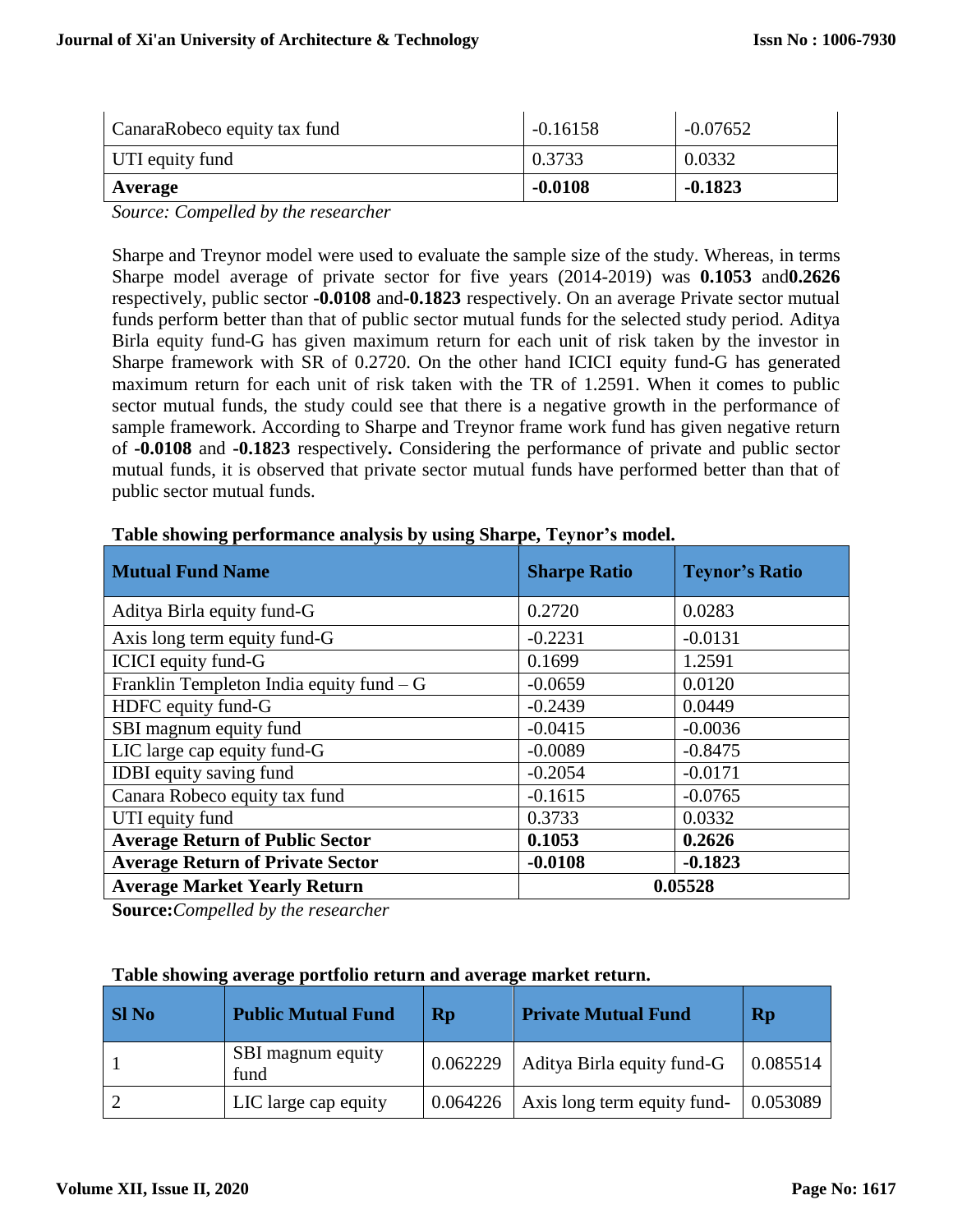|                              | $fund-G$                          |          | G                                            |          |
|------------------------------|-----------------------------------|----------|----------------------------------------------|----------|
|                              | <b>IDBI</b> equity saving<br>fund | 0.051375 | <b>ICICI</b> equity fund-G                   | 0.077344 |
| $\overline{4}$               | Canara Robeco equity<br>tax fund  | 0.051963 | Franklin Templeton India<br>equity fund $-G$ | 0.067924 |
|                              | UTI equity fund                   | 0.095128 | HDFC equity fund-G                           | 0.054069 |
| <b>Average Return</b>        |                                   | 0.064984 |                                              | 0.067588 |
| <b>Average Market Return</b> |                                   |          | 0.05528                                      |          |

**Source:***Compelled by the researcher*

With reference to the above index comparison table, it can be stated that both public and private sector fund performed better than the index return. Index return was **0.05528** and average return from the public sector is **0.064984**and the average return from the private sector is**0.067588.**  Sample size of mutual fund has performed better than that of market proxy. Thus the study concludes with the following observation.

Based on Objective number **1**and **3**: Sharpe and Treynor ratios were considered to evaluate risk and return analysis. Study finds that private sectors mutual funds outperform than the public sectors mutual funds. Current study recorded SR of **0.1053** and TR of **0.2626**for private sector funds and SR of -**0.0108** and TR of **-0.1823** for public sector mutual funds.Thus the on an average for five years, return generated for each unit of risk taken by the private sector mutual fund is better than the per unit risk generated by the public sector mutual funds.

Based on Objective number **2**: "Sensex" is considered or referred as market proxy to compare the relationship between market return and the fund return in terms of rate of return. Study finds out that average return from the public sector is **0.064984**and the average return from the private sector is**0.067588.** On the other hand Average Index return is **0.05528.** Thisconcludes that both private and public sector mutual fund outperformed market return for the given time frame.

#### **Scope for further Research:**

With reference to the limitation of the study, Current Study focused on limited sample size of 5 public and 5 private mutual funds. There is a scope for considering large sample framework. Current study considers the time frame of 5 years from 2014-2019, this can be either enhanced for further more years or within 5 years one can analyze the performance of selected funds from short, medium and long term perspective. Sharpe ratio and Treynor ratio is considered to evaluate the risk return relationship of the selected fund, further the tools for the study can be enhanced to Sortino ratio or Jensen ratio etc.